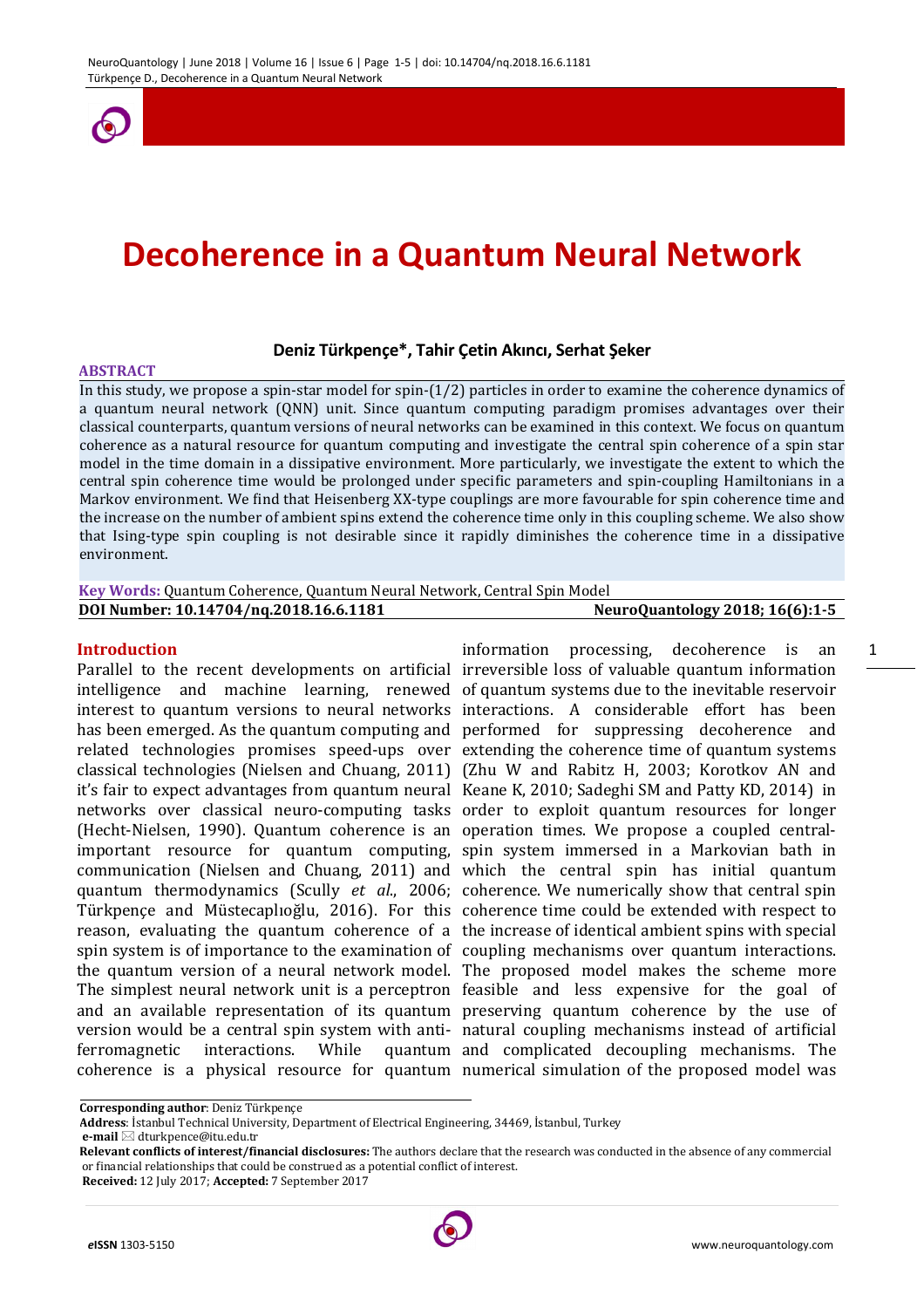based on the time evolution of the quantum master equations in Lindblad form. It has also been shown that quantum thermodynamics can exploit quantum coherence as a non-traditional resource for energy extraction from a single heat reservoir without violating the thermodynamic laws (Scully *et al*., 2006; Türkpençe and Müstecaplıoğlu, 2016; Scully, 2010). However, quantum coherence is fragile and rapidly decays due to the coupling to the environmental degrees of freedom and dealing with quantum coherence for realistic systems requires an open quantum system approach (Breuer and Petruccione, 2007). Dynamical methods for decoherence suppression has been examined by various methods (Suter and Alvarez, 2016). However, suppressing decoherence by dynamical methods has highenergy costs and is not desirable for artificial energy harvesting systems depending on the coherence lifetime.

We adopt the Lindblad master equation formalism to simulate the open quantum system dynamics. In our study, we show that a single qubit coherence time can be extended in a Markovian environment by natural ferromagnetic interactions. We believe that our findings would be helpful for dynamical control methods for quantum systems dealing with neuro-computing tasks aiming to exploit the quantum resources.

## **Model and system dynamics**

Central spin networks find various applications in quantum decoherence analysis (Zurek, 2006) and quantum communication (Chen *et al*., 2006). In particular, we consider *N* number of spin-



**Figure 1.** Biological, computational and quantum mechanical representations of simple neural nets. (a) A biological neuron (b) A perceptron with  $N$  input nodes. (c) A quantum version of a perceptron (d) A central spin system with central initial coherence

1/2 particles (qubits) including the central one with quantum anti-ferromagnetic interactions as a central-spin network. Fig. 1 illustrates the central-spin network with ambient spins. As is clear in Fig.1 (a) and (b) a perceptron has similar structure with  $N$  input nodes just like a biological neuron with dendritic connections. Neurocomputing tasks mostly based on binary McCulloch-Pitts neurons (McCulloch and Pitts, 1943) by this analogy. A quantum version of a perceptron (see Fig.1 (c)) could be considered as some number of input nodes interacting with a common output node. In the quantum version, these nodes are represented by spin-(1/2) particles (or quantum dots). In this model it's been recently shown (Türkpençe *et al*., 2017) that in this model the output node experiences a coherent linear combination of the input states for closed system dynamics. On the other hand, for open quantum system dynamics, the output node evolves into mixed combination of information reservoir states in which the input nodes are in contact with. During this evolution, the initial coherence of the output node vanishes.

The goal of this study is to analyse the output node coherence time of a central spin system (see Fig.1 (d)) which is in essence nothing but a quantum version of a perceptron model as in Fig.1 (c). In our study, we adopt the density matrix formalism in order to represent the system dynamics. We assume that initially all the individual qubits are in the tensor product form, and inter spin couplings are weak. The Hamiltonian describing the central-spin network reads

$$
H = \sum_{i}^{N} \omega_i S_z^i + \sum_{i}^{N-1} J_{\nu}^i S_{\nu}^1 S_{\nu}^i
$$
 (1)

where  $S_v$  are the spin operators with  $v: x, y, z$ . Here,  $S_v^1$  is the central spin operator and  $\omega_i$  is the corresponding Bohr frequency of the  $i^{th}$  spin. Here, spin operators are

$$
S_x = \frac{1}{2}\sigma_x, \ S_y = \frac{1}{2}\sigma_y, \ S_z = \frac{1}{2}\sigma_z \tag{2}
$$

where  $\sigma_x$ ,  $\sigma_y$  and  $\sigma_z$  are the Pauli operators. The units taken such as  $\hbar = 1$  throughout the paper. We consider two initialization schemes. First, ambient spins obey a Boltzmann distribution very near to the ground state and in the second case ambient spins are initially in a cat state which is a superposition of orthogonal spin-up and spindown states. We denote this state as  $|+\rangle =$ 

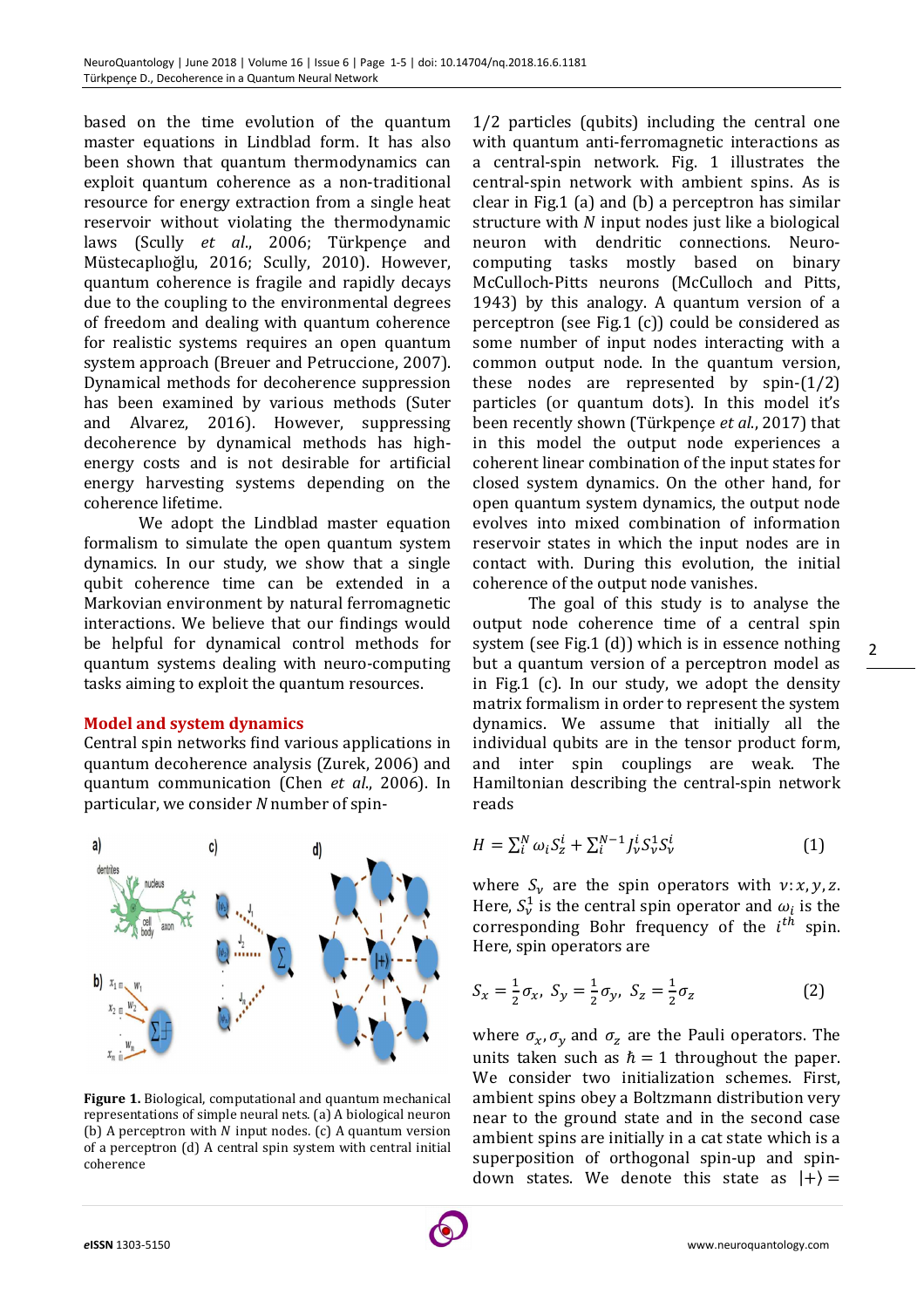$\mathbf{1}$  $\frac{1}{\sqrt{2}}(|\uparrow\rangle + |\downarrow\rangle)$ . The initial state of the central spin is  $|+\rangle$  in both cases. In the scenario, the system immersed in a Markovian bath and the central spin coherence time investigated under different bath and spin interaction parameters. Open quantum system dynamics governed by a Lindblad master equation (Breuer and Petruccione, 2007),

$$
\dot{\rho} = -i[H, \rho] + \gamma \sum_{i} \mathcal{D}[\sigma_{-}^{i}] + \frac{\gamma_{\phi}}{2} \sum_{i} \mathcal{D}[\sigma_{z}^{i}] \tag{3}
$$

where  $H$  is the Hamiltonian,  $\rho$  is the density matrix of the system and  $\mathcal{D}[x] = (2x\rho x^{\dagger} \{xx^{\dagger}, \rho\}$ /2 is a Lindblad superoperator describing the relaxation to the environmental degrees of freedom. Here, {. } represents anticommutation,  $\gamma$  and  $\gamma_{\phi}$  are the atom decay rate and decoherence rate of each two-level system respectively. The atom decay and decoherence rates were assumed to be equal for each qubit for simplicity. In this study we consider the  $(J >$  0) anti-ferromagnetic spin interactions for Ising and Heisenberg type Hamiltonians. As stressed above, the initial system density matrix is in the tensor product form of the individual density matrices as  $\rho = \otimes_i^N \rho_i(0)$ . Since the central qubit is the subsystem of interest, the reduced dynamics was obtained by using the partial trace operator over ambient spins degrees of freedom. In this respect, central spin dynamics obtained as  $\rho_1(t) = \text{Tr}_i$  $l_1$  norm of coherence (Baumgratz *et al.,* 2014) is a popular measure, which is nothing but the absolute sum of the offdiagonal elements of a density matrix. In our study, we use the observable  $\langle \sigma_x \rangle = \text{Tr}[\rho \sigma_x]$  as the coherence measure alongside the  $l_1$  norm of coherence. In the next section, we present the results of the evolution of the central spin coherence in the time domain by using the explained model, the coherence measures and the parameters of the central spin system.

# **Results**

Environment induced decoherence is a common problem for quantum enabled technologies particularly aiming to benefit the quantum resources. For the goal of specific implementations, environment should be perfectly modelled and realistic parameters should be used for the current state of art.

However, in our study, we are interested in a more general situation with a generic Markovian environment as a zero-temperature bath. Therefore, our results will be much more general than the particular system and baths. In this section we present the decoherence dynamics of the central spin of the proposed system depending on different coupling schemes. The effect of the number of ambient spins to the decoherence time was investigated in the numerical simulations. Thermal and maximally coherent (cat) states  $|+\rangle$  were examined as two distinct cases for the initial states of the ambient spins. A thermal qubit state of a system with a Hamiltonian  $H = \frac{\omega}{2} \sigma_z$  would be described as  $\rho_{th} = \frac{1}{z}$  $\frac{1}{Z}e^{-\beta H}$  where  $Z = \text{Tr}e^{-\beta H}$  is the partition function and  $\beta$  is the thermal inverse temperature.



**Figure 2.** Time evolution of central spin coherence for thermal ambient spins. (a) Evolution of observable  $\langle \sigma_x \rangle$  of the central spin in the presence of Ising type spin interactions. (b) Evolution of observable  $\langle \sigma_x \rangle$  of the central spin in the presence of Heisenberg XXX-type spin interactions. Couplings between spins are taken  $J = 0.05$ . Inverse temperature  $\beta =$ 0.5 in units of  $\hbar\omega/k_B$  for thermal ambient spins. Atom decay rate  $\gamma$  and coherence decay rate  $\gamma_{\phi}$  are equal and  $\gamma = \gamma_{\phi} =$  $1.5 \times 10^{-2}$ .  $\gamma$ ,  $\gamma_{\phi}$  and time are dimensionless and scaled by Bohr frequency  $\omega$ 

First, the Ising type spin Hamiltonian  $U_x =$ 0,  $J_y = 0$ ) is examined in order to investigate the central spin decoherence process as shown in Fig. 2 (a). Here, we observe that decoherence time explicitly reduces during the increase of thermal ambient spins interacting with the central spin with an Ising type spin Hamiltonian. Fig. 2 (b) also present the decoherence behaviour for the case of thermal ambient spins. In this case, the spin interactions are in the Heisenberg XXX-type  $U_x =$  $J_y = J_z$ ). As is obvious in Fig. 2 (b), we report revival of coherence during the time evolution process. Revivals during equilibration are mostly referred to non-Markovian dynamics (Inés de

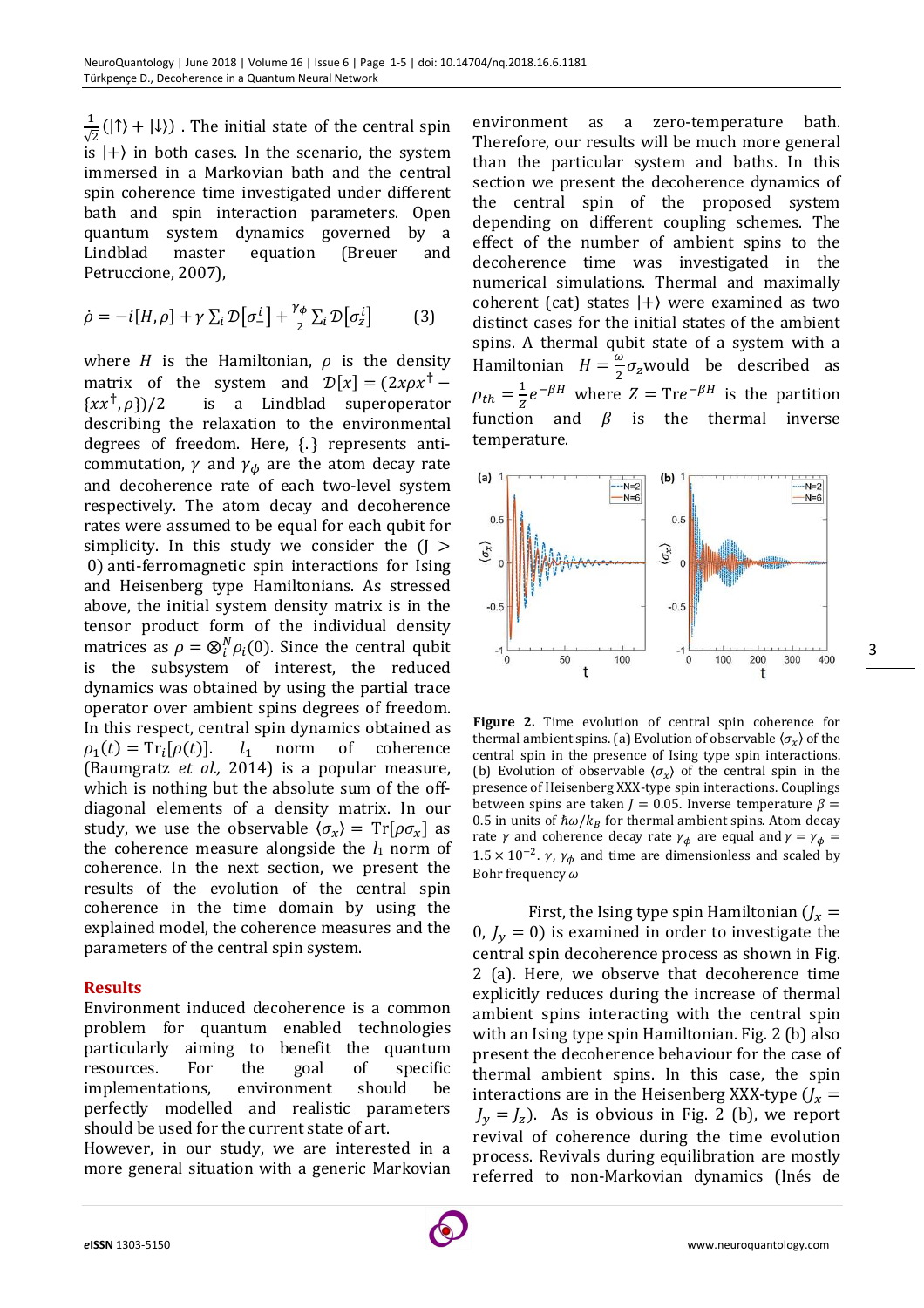Vega et *al.*, 2017). Here, we report this revival scheme of decoherence for a weakly interacting central spin system in a Markovian environment. A revival of coherence recently introduced experimentally for trapped atoms (Afek et *al.,* 2017).

 We observe that also in the Heisenberg XXX-type interaction case coherence time reduces with the increase of the number of ambient spins though the revivals are present. We remind that at the first initialization case the system is at the tensor product of the individual qubit states in which the ambient spins are in a thermal Gibbs state.



**Figure 3.** Time evolution of central spin coherence for coherent ambient spins. Time evolution of the observable (a)  $\langle \sigma_x \rangle$  and the (b)  $l_1$  norm of coherence of the central spin in the presence of Heisenberg XXX-type spin interactions depicted. Time evolution of the observable  $\langle \sigma_x \rangle$  of the central spin in the presence of Heisenberg XX-type spin interactions presented for (c)  $N = 2$ ,  $N = 6$  and (d)  $N = 2$ ,  $N = 5$  and  $N = 8$  number of ambient coherent spins. Couplings between spins are taken  $J = 0.05$ . Atom decay rate  $\gamma$  and coherence decay rate  $\gamma_{\phi}$  are equal and  $\gamma = \gamma_{\phi} = 1.5 \times 10^{-2}$ .  $\gamma$ ,  $\gamma_{\phi}$  and time are dimensionless and scaled by Bohr  $f$ requency $\omega$ 

In this case, one can see that the increase at the number of thermal ambient spins enhance the reduction of central spin coherence time with an Ising type interaction Hamiltonian. Since the coherence time reduction also occurs in the presence of Heisenberg XXX-type Hamiltonian depending on the number of thermal ambient spins, we can conclude that thermal ambient spin states would be detrimental for central spin coherence. Though the revivals of coherence are interesting in this coupling scheme, one cannot trivially conclude that these revivals would be beneficial. Next, we investigate the case where all the ambient spins have coherent  $|+\rangle$  initial state. In this case central spin coherence behaves totally

different than the initial case where all ambient spins are thermal. Again, we investigate the Heisenberg XXX-type spin interaction Hamiltonian as in Fig. 3 (a) and observe that decoherence time is independent of the ambient spin number since we obtain overlap plots depending on different  $N$ . Also the  $l_1$  norm of coherence of this case has overlap plots as expected.

On the other hand, we observe that things change dramatically in the presence of Heisenberg XX-type interaction as in Figs. 3 (c) and (d). In Fig. 3 (c) it's obvious that there is an extension of coherence time in the presence of Heisenberg XXtype spin interactions with the initial  $|+\rangle$  state. The comparison of Fig. 3 (a) and (c) reveals the effect of spin interaction type to the coherence time clearly. In this particular case, we observe that Heisenberg XX-type interaction causes an extension of central qubit coherence time during the increase of ambient spins. Comparison of Fig. 3 (a) and (c) also uncovers the fact that switching from Heisenberg XXX-type interaction to Heisenberg XX-type interaction gives rise to transition from ambient spin number independent coherence time to the ambient spin number dependent case. These results could be important for dynamic control of quantum neural systems. Note that for Heisenberg XX-type interaction, extension of central qubit coherence time occurs only in the presence of coherent ambient spins. Fig. 3 (d) supports this result by revealing the extension of central spin coherence time depending on the coherent ambient spin number up to 8 spins. Controlling the central spin coherence time by only natural spin interaction preferences instead of dynamical methods provides resource saving and prevents complicated interventions to the system which makes quantum control difficult. We believe that our results would contribute also to the quantum cognitive systems, based on bio-inspired neural systems for longer operation times.

## **Conclusions**

We propose a central spin quantum system stands for a quantum version of a neural network unit with generic spin interaction Hamiltonians. We focus on the evolution of central spin coherence in the time domain under particular interaction Hamiltonians and ambient spin numbers. It's found that thermal and coherent ambient spins have different effects on the central spin coherence time. We also show that it's possible to